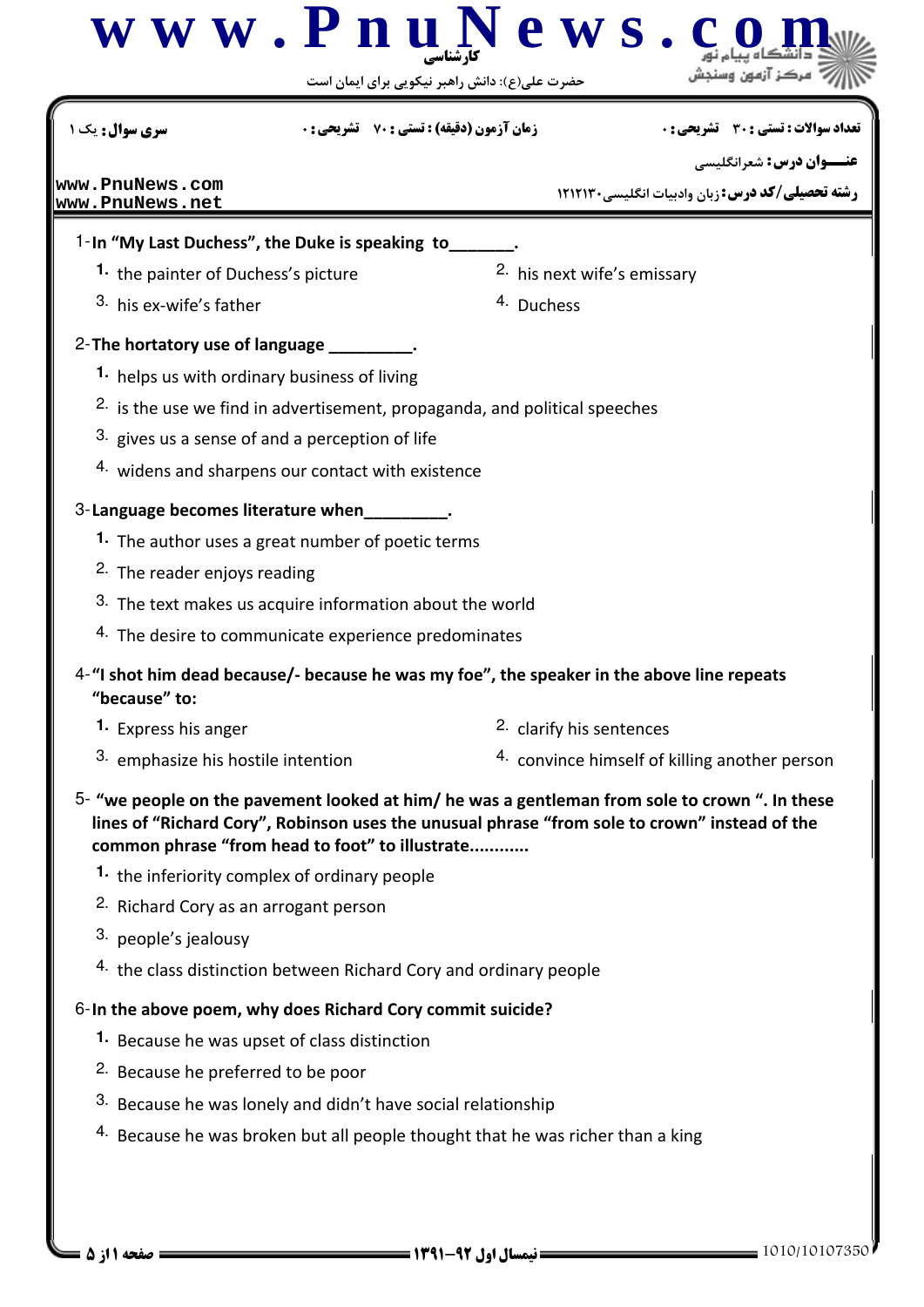|                                                                                         | www.PnuNews.<br>حضرت علی(ع): دانش راهبر نیکویی برای ایمان است                                                                                             |                                  | هرکن آنهمن                                                                                           |
|-----------------------------------------------------------------------------------------|-----------------------------------------------------------------------------------------------------------------------------------------------------------|----------------------------------|------------------------------------------------------------------------------------------------------|
| <b>سری سوال:</b> یک ۱                                                                   | <b>زمان آزمون (دقیقه) : تستی : 70 ٪ تشریحی : 0</b>                                                                                                        |                                  | تعداد سوالات : تستي : 30 ٪ تشريحي : 0                                                                |
| www.PnuNews.com<br>www.PnuNews.net                                                      |                                                                                                                                                           |                                  | <b>عنـــوان درس:</b> شعرانگلیسی<br><b>رشته تحصیلی/کد درس:</b> زبان وادبیات انگلیسی۲۱۲۱۳۰             |
| In this line, "arrayed" means                                                           | 7-"And he was always quietly arrayed" from "Richard Cory" by Edwin Robinson.                                                                              |                                  |                                                                                                      |
| 1. dressed                                                                              | $2.$ human                                                                                                                                                | 3. trained                       | 4. showing off                                                                                       |
|                                                                                         | 8-In "Then a mile of warm sea scented beach", what kind of imagery is used?                                                                               |                                  |                                                                                                      |
| 1. Olfactory                                                                            | 2. Gustatory                                                                                                                                              | 3. Visual                        | 4. Abstract                                                                                          |
|                                                                                         | 9-"Then she turns to those liars, the candles or the moon" from "Mirror" by Sylvia Plath.<br>Which figure of speech is used on "the candles or the moon"? |                                  |                                                                                                      |
| 1. personification                                                                      | 2. metaphor                                                                                                                                               | 3. simile                        | 4. synecdoche                                                                                        |
|                                                                                         | 10-In the line: "Farewell Love and all the laws forever", Donne uses a/an                                                                                 |                                  |                                                                                                      |
| $1.$ Irony                                                                              | 2. Understatement                                                                                                                                         | 3. Apostrophe                    | 4. Simile                                                                                            |
|                                                                                         | 11-_________ is a sequence of poems composed after the death of Tennyson's closest friend.                                                                |                                  |                                                                                                      |
| 1. "The Oak"                                                                            | <sup>2.</sup> In Memoriam                                                                                                                                 | 3. Ulysses                       | 4. "Eagle"                                                                                           |
| 12-"And like a thunderbolt he falls"<br>In this line of "Eagle" by Tennyson we have:    |                                                                                                                                                           |                                  |                                                                                                      |
| 1. overstatement&simile                                                                 |                                                                                                                                                           | 2. Understatement & simile       |                                                                                                      |
| <sup>3.</sup> Simile & personification                                                  |                                                                                                                                                           | 4. overstatement&personification |                                                                                                      |
|                                                                                         | 13- The most common use of language is _________.                                                                                                         |                                  |                                                                                                      |
| 1. the literary use of language                                                         |                                                                                                                                                           |                                  |                                                                                                      |
| 2. to widen our contacts with existence                                                 |                                                                                                                                                           |                                  |                                                                                                      |
| 3. to communicate information                                                           |                                                                                                                                                           |                                  |                                                                                                      |
|                                                                                         | 4. a greater awareness and understanding of world                                                                                                         |                                  |                                                                                                      |
| a terrible fish"<br>The last two lines should mean:<br>1. Youth is like a terrible fish |                                                                                                                                                           |                                  | 14-"In me she has drowned a young girl and in me an old woman / rises toward her day after day, like |
|                                                                                         | <sup>2.</sup> It represents the three stages of youth, middle age and senility                                                                            |                                  |                                                                                                      |
| 3. The young girl is like a fish                                                        |                                                                                                                                                           |                                  |                                                                                                      |
|                                                                                         | 4. The woman killed a young girl and now that she is old, she feels sad                                                                                   |                                  |                                                                                                      |
|                                                                                         |                                                                                                                                                           |                                  |                                                                                                      |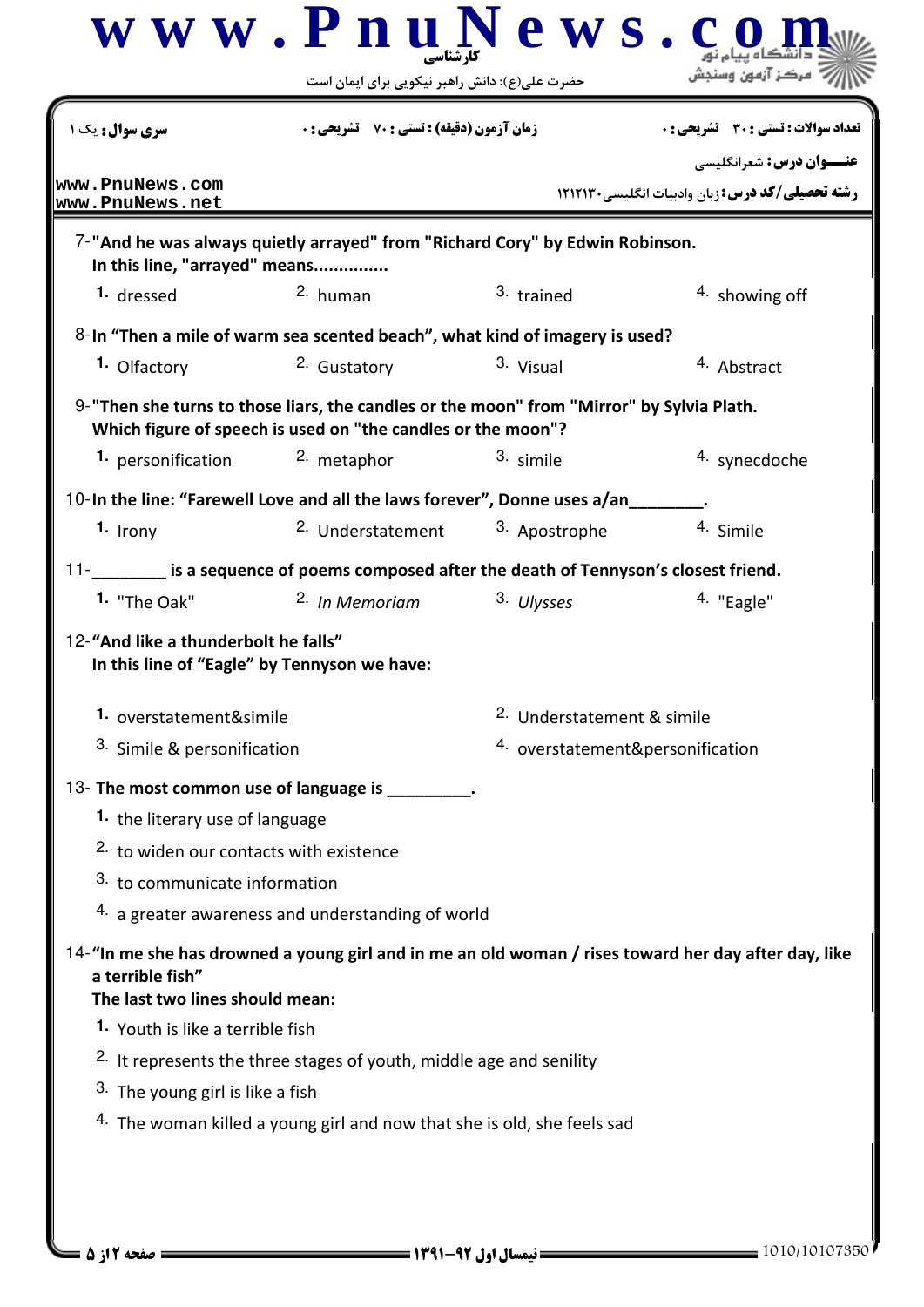|                                                     |                                                                       | $\bf w \ w \ w \ . \ P \ n \ u \ N \ e \ w \ s \ . \ c$<br>حضرت علی(ع): دانش راهبر نیکویی برای ایمان است |                                                                          |
|-----------------------------------------------------|-----------------------------------------------------------------------|----------------------------------------------------------------------------------------------------------|--------------------------------------------------------------------------|
| سری سوال : یک                                       | <b>زمان آزمون (دقیقه) : تستی : 70 ٪ تشریحی : 0</b>                    |                                                                                                          | تعداد سوالات : تستي : 30 ٪ تشريحي : 0<br><b>عنـــوان درس:</b> شعرانگلیسی |
| www.PnuNews.com<br>www.PnuNews.net                  |                                                                       |                                                                                                          | <b>رشته تحصیلی/کد درس:</b> زبان وادبیات انگلیسی۲۱۲۱۳۰                    |
| measures, life may perfect be."                     |                                                                       | 15-What does the poet mean when he says "In small proportions we just beauties see/ and in short         |                                                                          |
|                                                     | 1. We can see beauties just in small things                           |                                                                                                          |                                                                          |
| <sup>2.</sup> Life is perfect just when it is short |                                                                       |                                                                                                          |                                                                          |
| 3. Short life can't be excellent                    |                                                                       |                                                                                                          |                                                                          |
|                                                     | 4. Human life can be excellent though very brief                      |                                                                                                          |                                                                          |
|                                                     | Which figure of speech is used in the above line?                     | 16-"It is not growing like a tree/In bulk, doth make man better be" by Ben Jonson.                       |                                                                          |
| 1. symbol                                           | 2. simile                                                             | 3. metaphor                                                                                              | 4. metonymy                                                              |
|                                                     |                                                                       | 17-Hardy criticizes ____________ in "you shoot a fellow down/you'd treat, if met where any bar is".      |                                                                          |
| $1.$ War                                            | 2. Monarchy                                                           | 3. Republicans                                                                                           | 4. Democrats                                                             |
|                                                     |                                                                       | 18-In "The Man He killed" by Hardy, why did the speaker attend the war?                                  |                                                                          |
| 1. Because he was out of work                       |                                                                       | <sup>2.</sup> To kill his foes                                                                           |                                                                          |
| 3. To defend his country                            |                                                                       | <sup>4.</sup> To take revenge                                                                            |                                                                          |
| $19 -$                                              |                                                                       | _____ use of language helps us with the ordinary business of living.                                     |                                                                          |
| 1. Practical                                        | 2. Literary                                                           | 3. Hortatory                                                                                             | 4. Mental                                                                |
| The above line means:                               | 20-"Ringed with the azure world, he stands" from "Eagle" by Tennyson. |                                                                                                          |                                                                          |
| <sup>1</sup> The eagle twirls around the world      |                                                                       |                                                                                                          |                                                                          |
| <sup>2.</sup> The sea encompasses the eagle         |                                                                       |                                                                                                          |                                                                          |
| 3. The sky is encompassing the eagle                |                                                                       |                                                                                                          |                                                                          |
|                                                     | <sup>4.</sup> The eagle stands among the waves of the ocean           |                                                                                                          |                                                                          |
|                                                     | moon" candles or moon are illustrated as liars because_________.      | 21-"Now I am a lake. A woman bends over me/Then she turns to those liars, the candles or the             |                                                                          |
| 1. They are beautiful                               |                                                                       | 2. They show everything beautiful                                                                        |                                                                          |
| 3. They have preconceptions                         |                                                                       |                                                                                                          | 4. They are not exact and hide the flaws                                 |
| Frost "road" refers to                              |                                                                       | 22-"Two roads diverged in a wood, and I-/I took the one less traveled by. In these lines by Robert       |                                                                          |
| 1. Jungle road                                      |                                                                       |                                                                                                          | <sup>2.</sup> Any choice in life between alternatives                    |
| 3. Experience                                       |                                                                       | <sup>4.</sup> Different path to death                                                                    |                                                                          |
|                                                     |                                                                       |                                                                                                          |                                                                          |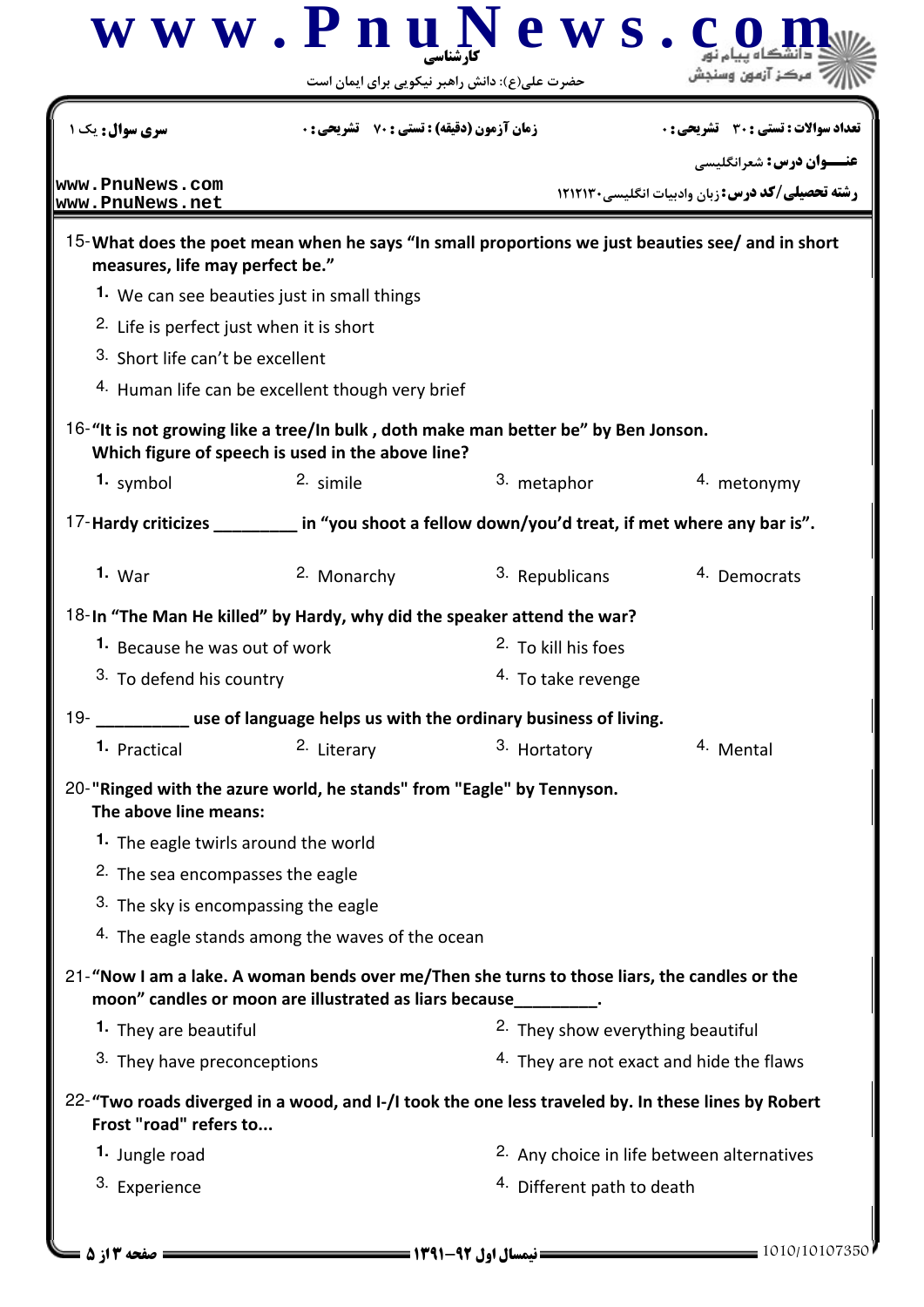| <b>سری سوال:</b> یک ۱                                                                                                            | <b>زمان آزمون (دقیقه) : تستی : 70 ٪ تشریحی : 0</b>                |                                                                             | تعداد سوالات : تستي : 30 ٪ تشريحي : 0                                                                 |  |
|----------------------------------------------------------------------------------------------------------------------------------|-------------------------------------------------------------------|-----------------------------------------------------------------------------|-------------------------------------------------------------------------------------------------------|--|
| www.PnuNews.com                                                                                                                  |                                                                   |                                                                             | <b>عنـــوان درس:</b> شعرانگلیسی                                                                       |  |
| www.PnuNews.net                                                                                                                  |                                                                   |                                                                             | <b>رشته تحصیلی/کد درس: زبان وادبیات انگلیسی۲۱۲۱۳۰</b>                                                 |  |
| 23-"After so foul a journey death is fair" from "Pilgrimage" by George Herbert.                                                  | In this by using the word "journey", Herbert means                |                                                                             |                                                                                                       |  |
| 1. Life is like a gradual death                                                                                                  |                                                                   | <sup>2.</sup> Life is like a pilgrimage                                     |                                                                                                       |  |
| 3. Life is like a journey                                                                                                        |                                                                   |                                                                             | 4. Life is like a chair                                                                               |  |
| change of mood"<br>The speaker in these lines ________.                                                                          |                                                                   |                                                                             | 24-"The way a crow/shook down on me/the dust of snow/from a hemlock tree/has given my heart/ a        |  |
|                                                                                                                                  | 1. Feels angry because the crow shook down snow on him            |                                                                             |                                                                                                       |  |
|                                                                                                                                  | <sup>2.</sup> Is comparing blackness of crow with snow's purity   |                                                                             |                                                                                                       |  |
|                                                                                                                                  |                                                                   | <sup>3.</sup> Feels disappointed but the snow has shaken him out of himself |                                                                                                       |  |
| 4. Prefers to be lonely                                                                                                          |                                                                   |                                                                             |                                                                                                       |  |
| 25- "Lest the wise world should look into your moan/ and mock you with me after I am gone" from                                  |                                                                   |                                                                             |                                                                                                       |  |
| In these lines "wise world" means:                                                                                               | "No Longer Mourn for Me" by Shakespeare.                          |                                                                             |                                                                                                       |  |
| 1. People who do not comprehend love                                                                                             |                                                                   |                                                                             |                                                                                                       |  |
|                                                                                                                                  | <sup>2.</sup> People who do not have any information about poetry |                                                                             |                                                                                                       |  |
| 3. Lovers                                                                                                                        |                                                                   |                                                                             |                                                                                                       |  |
| 4. Lofty poets                                                                                                                   |                                                                   |                                                                             |                                                                                                       |  |
| "it" in the above line should mean:                                                                                              |                                                                   |                                                                             | 26-"Nay, if you read this line, remember not/the hand that writ it, for I love you so" Shakespeare by |  |
| 1. Poetry                                                                                                                        | 2. Letter                                                         | 3. Epitaph                                                                  | 4. Beloved name                                                                                       |  |
|                                                                                                                                  | Son", Housman uses an allusion to ________.                       |                                                                             | 27-"Now, you see, they hang me high/and the people passing by" in these lines of "The Carpenter's     |  |
| $1.$ God                                                                                                                         |                                                                   | 2. Jesus Christ                                                             |                                                                                                       |  |
| 3. The holy spirit                                                                                                               |                                                                   | <sup>4.</sup> A famous criminal of his age                                  |                                                                                                       |  |
|                                                                                                                                  |                                                                   |                                                                             |                                                                                                       |  |
| 28-"love is not love which alter when it alteration finds", in this line Shakespeare should mean:<br>1. He has no belief in love |                                                                   |                                                                             |                                                                                                       |  |
| <sup>2.</sup> love can be modified over time                                                                                     |                                                                   |                                                                             |                                                                                                       |  |
| <sup>3.</sup> love should be changed over time                                                                                   |                                                                   |                                                                             |                                                                                                       |  |